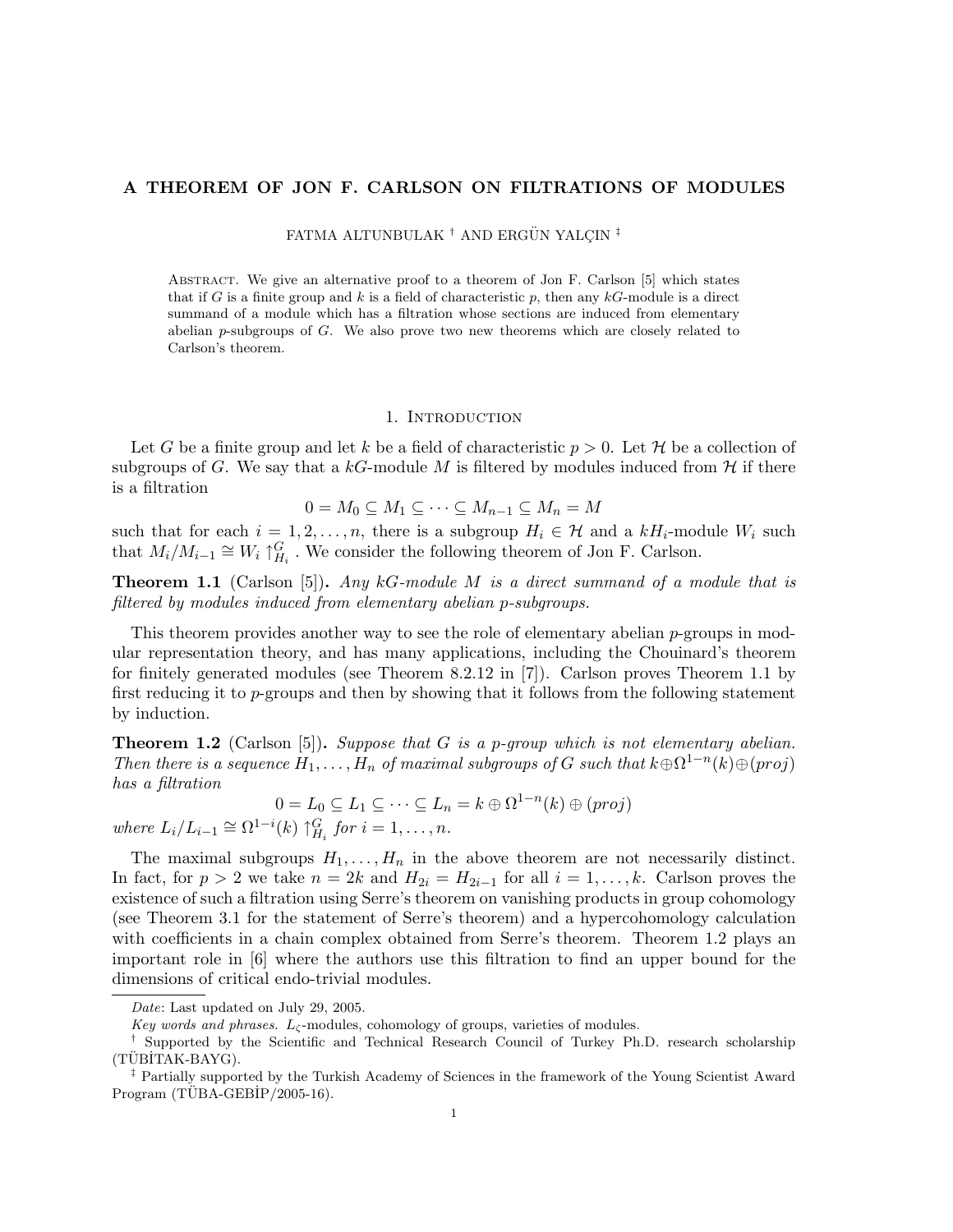In this paper we give an alternative proof to Theorem 1.2 using  $L_{\zeta}$ -modules. The  $L_{\zeta}$ modules are defined as follows: Associated to a cohomology class  $\zeta \in H^n(G,k)$ , there is a module  $L_{\zeta}$  defined as the kernel of the representing homomorphism  $\hat{\zeta}: \Omega^n(k) \to k$ . Modules of this form are called  $L_{\zeta}$ -modules. They are commonly used to relate cohomology theory with modular representation theory; for example, they appear in many results about varieties of modules (see [1], [2], [3], [7], [8]).

In our proof for Theorem 1.2, we still use Serre's theorem, but we avoid the hypercohomology calculation. Given  $\zeta_1, \ldots, \zeta_n \in H^1(G, \mathbb{F}_p)$  satisfying the conclusion of Serre's theorem, i.e.,  $\beta(\zeta_1)\cdots\beta(\zeta_n)=0$  where  $\beta$  is the Bockstein map, we observe that  $L_{\beta(\zeta_1)\cdots\beta(\zeta_n)}=$  $\Omega(k) \oplus \Omega^{2n}(k)$  has a filtration whose sections are isomorphic to Heller shifts of  $L_{\beta(\zeta_i)}$ 's. This is an easy consequence of a known exact sequence for the  $L_{\zeta}$  when  $\zeta$  is a product of two cohomology classes (see Proposition 2.3). Next, we show that for every  $\zeta \in H^1(G,\mathbb{F}_p)$  with kernel  $H \leq G$ , there is a 2-step filtration for  $L_{\beta(\zeta)} \oplus (proj)$  such that the sections are induced from H (see Proposition 2.4 and 2.5). In fact, for  $p = 2$ , the argument is much simpler since, in this case, Serre's theorem is true without Bocksteins, and we have  $L_{\zeta} \cong k \uparrow^G_H$  for every  $\zeta \in H^1(G, \mathbb{F}_2)$  with kernel H. We present our alternative proof in Section 3.

In the rest of the paper, we prove two theorems which are variations of Carlson's theorems. The first one is a generalization of Proposition 2.4 and 2.5, and it is strong enough to imply Theorem 1.2 when it is applied to a suitable extension.

**Theorem 1.3.** Let  $\zeta$  be the cohomology class in  $H^n(G,k)$  which is represented by the extension

$$
E: 0 \to k \to M_{n-1} \to \cdots \to M_0 \to k \to 0.
$$

Then,  $L_{\zeta} \oplus (proj)$  has a filtration

$$
0 = L_0 \subseteq L_1 \subseteq \cdots \subseteq L_n = L_\zeta \oplus (proj)
$$

with  $L_i/L_{i-1} \cong \Omega^{n-i+1}(M_{i-1})$  for  $i = 1, \ldots, n$ .

Here the notation  $(proj)$  means that the statement is true after adding a suitable projective summand. We will be using this notation throughout the paper.

In section 5, we introduce the varieties of modules, and prove

**Theorem 1.4.** Let  $\mathcal H$  be a collection of subgroups of G. Then, for a finitely generated kGmodule  $M$ , the following are equivalent:

battle M, the following are equivalent:<br>
(i)  $V_G(M) = \bigcup_{H \in \mathcal{H}} \operatorname{res}^*_{G,H}(V_H(M \downarrow_H^G)).$ 

(ii) There exists a finitely generated kG-module V such that  $M \oplus V$  is filtered by modules induced from H.

We conclude the paper with the following application:

**Corollary 1.5.** Let G be an elementary abelian 2-group. If  $\zeta \in H^{n}(G,k)$  is represented by the extension

$$
E: 0 \to k \to M_{n-1} \to \cdots \to M_0 \to k \to 0
$$

where  $M_i$ 's are direct sums of modules induced from proper subgroups, then  $\zeta$  is a non-zero scalar multiple of a product of one dimensional classes in  $H^1(G, \mathbb{F}_2)$ . In particular, E is equivalent to an extension coming from a topological group action on a sphere.

There is a similar result for  $p > 2$  under stronger conditions. This result is also proved in Section 5.

Throughout this paper, G always denotes a finite group, k is a field of characteristic  $p > 0$ . We assume that all  $kG$ -modules are finitely generated, and all tensor products are over  $k$ unless otherwise is stated clearly.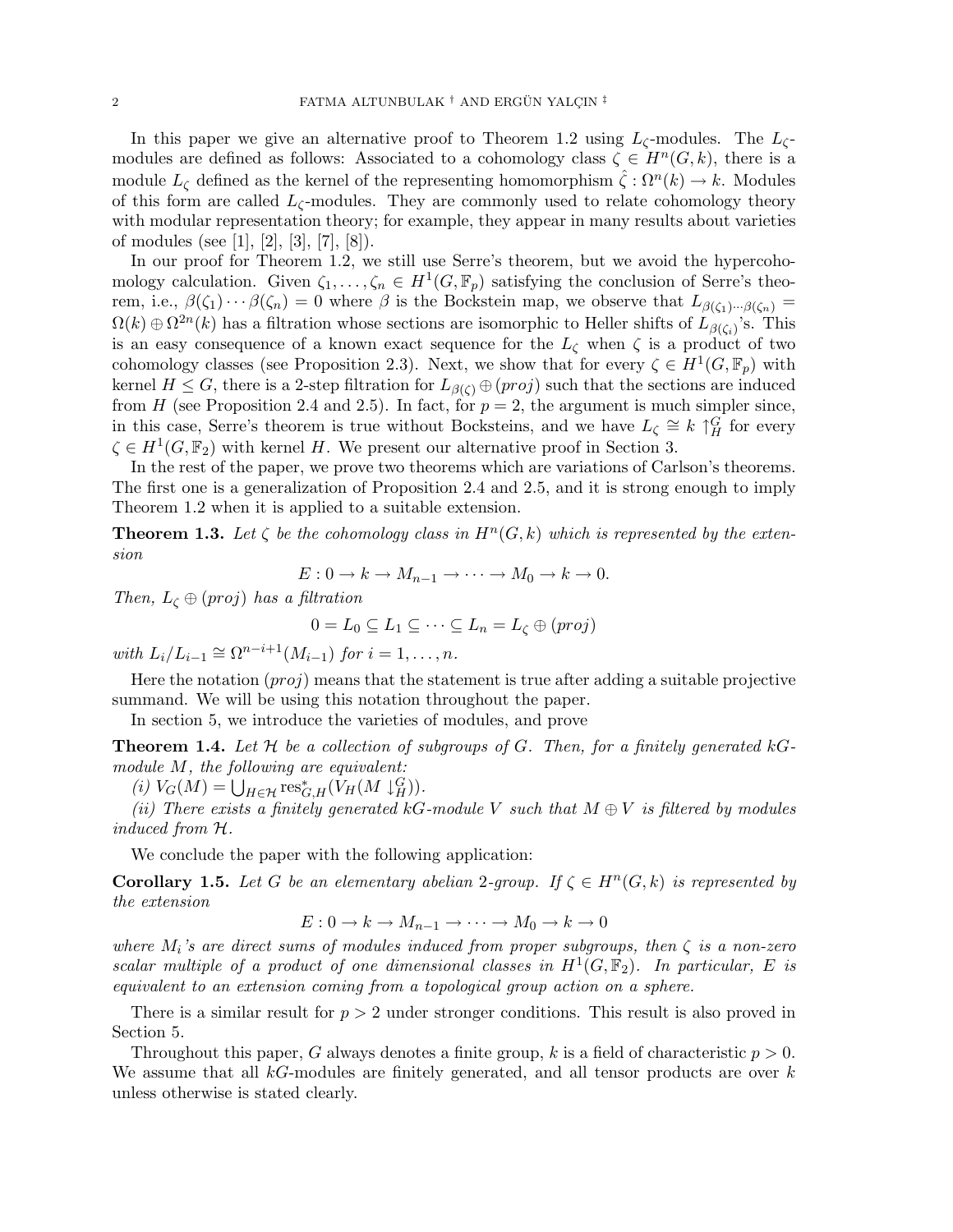## 2. Preliminaries

Given a  $k$ -module M, the Heller shift of M is defined as the kernel of the surjection  $P(M) \to M$  where  $P(M)$  denotes the projective cover of M. We denote the Heller shift of M by  $\Omega(M)$ . The n-th Heller shift of M is defined inductively by  $\Omega^{n}(M) = \Omega(\Omega^{n-1}(M))$  for positive n. Similarly, the negative shift is defined inductively by  $\Omega^{-n}(M) = \Omega^{-1}(\Omega^{-n+1}(M))$ where minus one Heller shift  $\Omega^{-1}(M)$  of a kG-module M is defined as the cokernel of the injection  $M \to I(M)$ , where  $I(M)$  is the injective hull of M. Uniqueness of projective cover and injective hull gives the uniqueness of the modules  $\Omega^{n}(M)$  up to isomorphism. The details about Heller shifts can be found in many books on modular representation theory. We will use the standard properties of Heller shifts without listing them here. We refer the reader to Proposition 4.4 of [4] for a complete list of these properties.

Given a projective resolution

 $\cdots \longrightarrow P_{n+1} \xrightarrow{\partial_{n+1}} P_n \xrightarrow{\partial_n} P_{n-1} \xrightarrow{\partial_{n-1}} \cdots \longrightarrow P_1 \xrightarrow{\partial_1} P_0 \xrightarrow{\varepsilon} k \longrightarrow 0$ 

of k as a kG-module, we say that it is minimal if  $P_0$  is the projective cover of k,  $P_1$  is the projective cover of ker  $\varepsilon$ , and  $P_n$  is the projective cover of ker  $\partial_{n-1}$  for  $n \geq 2$ . So, by the above description of Heller shifts, we have  $\Omega(k) = \text{ker } \varepsilon$ , and  $\Omega^n(k) = \text{ker } \partial_{n-1}$  for all  $n \geq 2$ . Note that the cohomology group  $H^n(G, k)$  is the *n*-th cohomology of the cochain complex  $\text{Hom}_{kG}(P_*, k)$ . Let  $f \in \text{Hom}_{kG}(P_n, k)$  be a cocycle representing  $\zeta \in H^n(G, k)$ , then the cocycle condition gives that f restricted to the image of  $\partial_{n+1}$  is zero. Thus f gives a map  $\hat{\zeta}: \Omega^n(k) \to k$  called the representing homomorphism for  $\zeta \in H^n(G, k)$ . Two homomorphisms  $\hat{\zeta}$  and  $\hat{\zeta}'$  represent the same cohomology class if they differ by a homomorphism which factors through a projective module. The only homomorphism  $\Omega^{n}(k) \to k$  that factors through a projective module is the zero homomorphism, so the representing homomorphism is unique (see page 140 in [1] or page 16-17 of [4] for details). The  $L_{\zeta}$ -modules are defined as follows:

**Definition 2.1.** Let  $\zeta$  be a cohomology class in  $H^n(G,k) - \{0\}$  for  $n \geq 1$  and let  $\hat{\zeta}: \Omega^n(k) \to k$ be the homomorphism representing  $\zeta$ . We define  $L_{\zeta}$  as the kernel of the homomorphism  $\hat{\zeta}$ . When  $\zeta = 0$ , we set  $L_{\zeta} = \Omega(k) \oplus \Omega^{n}(k)$ .

Since the representing homomorphism  $\hat{\zeta}$  is uniquely defined,  $L_{\zeta}$  is well defined up to isomorphism. As a consequence of the definition we have the following diagram:



In particular, we have

**Lemma 2.2.** For every  $\zeta \in H^n(G,k) - \{0\}$ , there is an exact sequence

$$
0 \to k \to \Omega^{-1}(L_{\zeta}) \oplus (proj) \to \Omega^{n-1}(k) \to 0
$$

with an extension class corresponding to  $\zeta$  under the isomorphisms

$$
H^n(G,k) \cong \text{Ext}^1_{kG}(\Omega^{n-1}(k),k).
$$

When  $L_{\zeta} \neq 0$ , the above sequence is exact without a (proj) summand.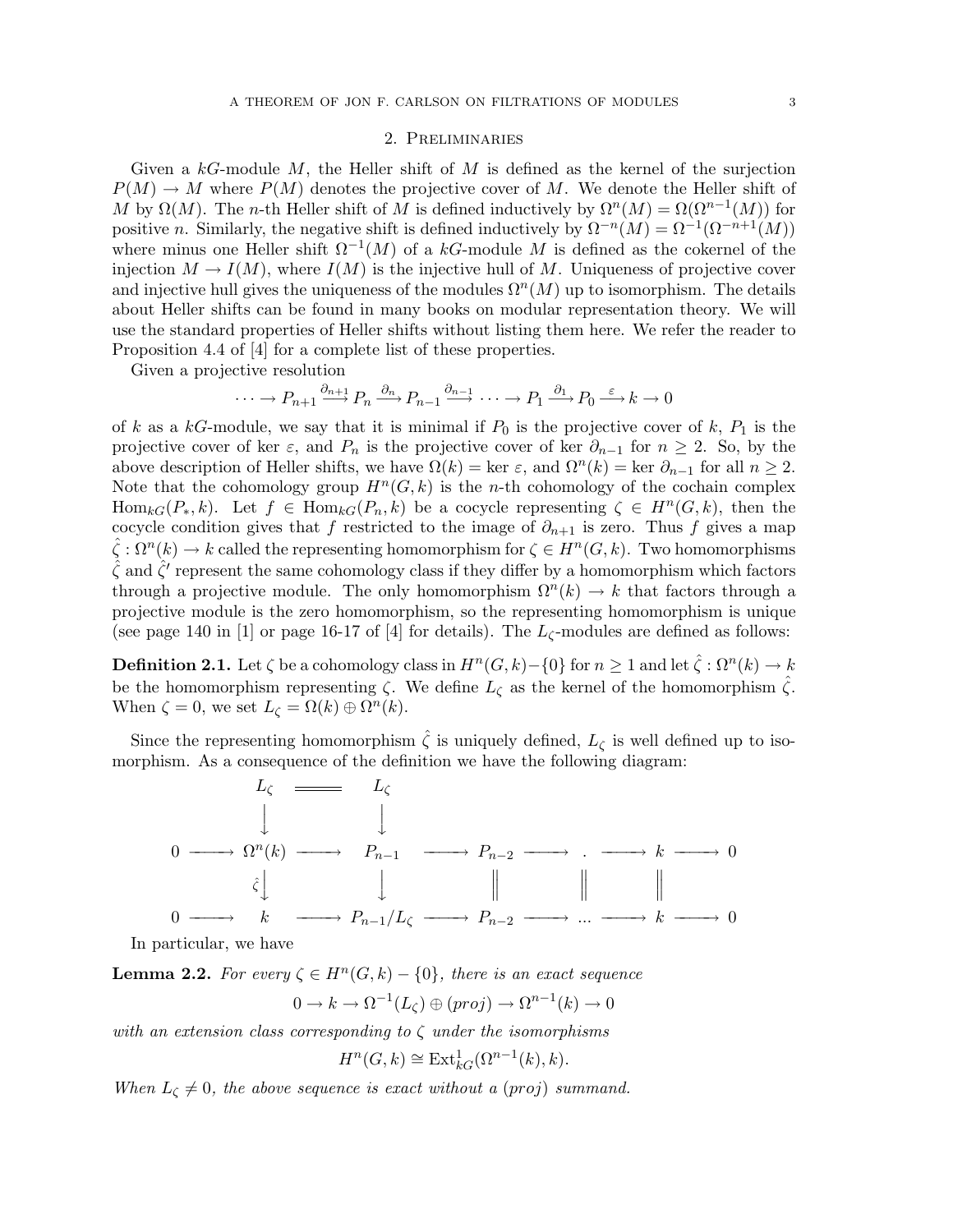Proof. The above diagram gives the short exact sequence

$$
0 \to k \to P_{n-1}/L_{\zeta} \to \Omega^{n-1}(k) \to 0.
$$

which gives the desired sequence after applying the isomorphism  $P_{n-1}/L_\zeta \cong \Omega^{-1}(L_\zeta) \oplus (proj)$ .

When  $L_{\zeta} \neq 0$ , the module  $P_{n-1}$  is the injective hull of  $L_{\zeta}$ , hence  $P_{n-1}/L_{\zeta} \cong \Omega^{-1}(L_{\zeta})$ . So, when  $\zeta$  is not a periodicity generator (for example when G is not a periodic group), then the above sequence is exact without a  $(proj)$  summand in the middle.  $\Box$ 

In our alternative proof for Theorem 1.2, the main ingredient is the following exact sequence:

**Proposition 2.3.** If  $\zeta_1 \in H^r(G,k)$  and  $\zeta_2 \in H^s(G,k)$ , then there is an exact sequence

$$
0 \to \Omega^r(L_{\zeta_2}) \to L_{\zeta_1 \cdot \zeta_2} \oplus (proj) \to L_{\zeta_1} \to 0.
$$

*Proof.* See Lemma 5.9.3 on page 191 of [2].  $\Box$ 

For the rest of the section, we assume G is a (finite) p-group. Recall that

$$
H^1(G, \mathbb{F}_p) \cong \text{Hom}(G, \mathbb{Z}/p).
$$

Given a one dimensional class  $\zeta \in H^1(G, \mathbb{F}_p)$ , the kernel of the corresponding homomorphism is usually referred as the kernel of  $\zeta$ .

**Lemma 2.4.** Let G be a 2-group, and  $\zeta$  be a cohomology class in  $H^1(G,\mathbb{F}_2)$  considered as a class in  $H^1(G,k)$ . Then  $L_{\zeta} \cong \Omega(k) \uparrow^G_H$  where H is the kernel of  $\zeta$ .

Proof. We have the following commutative diagram

$$
L_{\zeta} \longrightarrow L_{\zeta}
$$
\n
$$
\downarrow \qquad \qquad \downarrow
$$
\n
$$
0 \longrightarrow \Omega(k) \longrightarrow P_0 \longrightarrow k \longrightarrow 0
$$
\n
$$
\hat{\zeta} \downarrow \qquad \qquad \downarrow
$$
\n
$$
0 \longrightarrow k \longrightarrow P_0/L_{\zeta} \longrightarrow k \longrightarrow 0.
$$

from which we obtain that the extension class of the sequence  $0 \to k \to P_0/L_{\zeta} \to k \to 0$ corresponds to  $\zeta$  under the isomorphism  $H^1(G,k) \cong Ext^1_{kG}(k,k)$ . There is an extension of the form

$$
0\to k\to k\upharpoonright_H^G\to k\to 0
$$

with extension class equal to  $\zeta$ . From the equivalence of the exact sequences we get  $k \uparrow^G_H \cong$  $P_0/L_\zeta \cong \Omega^{-1}(L_\zeta) \oplus (proj)$ . Taking the first Heller shift of this isomorphism, we obtain  $L_\zeta \cong$  $\Omega(k \uparrow_H^G)$ . Note that for p-groups,  $\Omega(k \uparrow_H^G) \cong \Omega(k) \uparrow_H^G$ . We conclude that  $L_\zeta \cong \Omega(k) \uparrow_H^G$ .

In the case where  $p$  is an odd prime we have a similar result.

**Lemma 2.5.** Let G be a finite p-group, and let  $\beta(\zeta)$  be the Bockstein of a one dimensional class  $\zeta \in H^1(G, \mathbb{F}_p)$ . Consider  $\beta(\zeta)$  as a class in  $H^2(G, k)$ . Then,  $L_{\beta(\zeta)} \oplus (proj)$  has a filtration  $0 = M_0 \subseteq M_1 \subseteq M_2 = L_{\beta(\zeta)} \oplus (proj)$  with the property  $M_2/M_1 \cong \Omega(k)$   $\uparrow^G_H$  and  $M_1 \cong \Omega^2(k) \uparrow^G_H$  where H is the kernel of  $\zeta$ .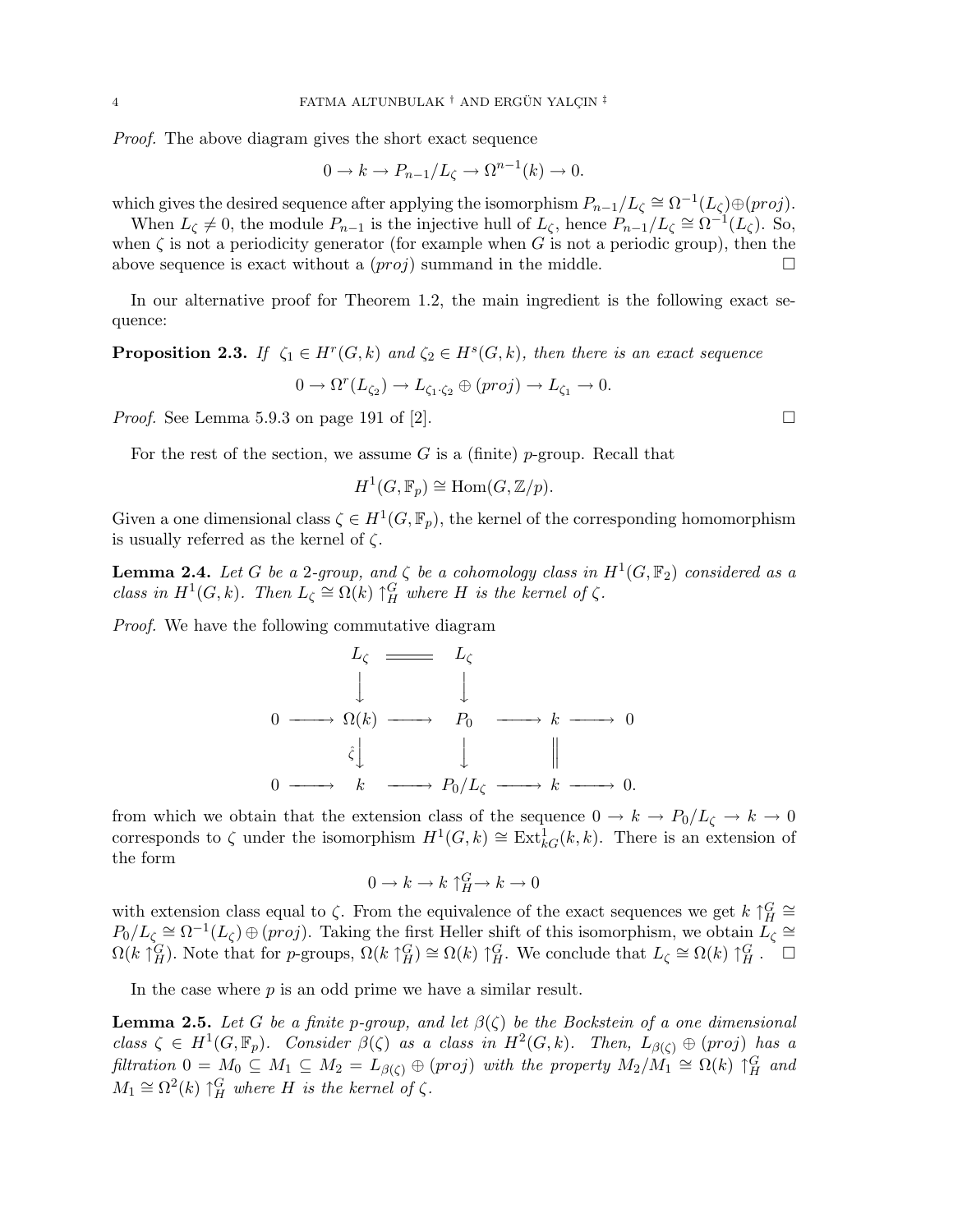Proof. By Proposition 5.7.6 in [7], there is an extension of the form

$$
0 \to k \to k \uparrow_H^G \to k \uparrow_H^G \to k \to 0
$$

with extension class equal to  $\beta(\zeta)$ . Thus, we have a diagram

$$
\begin{array}{ccccccc}\n0 & \longrightarrow & \Omega^2(k) & \longrightarrow & P_1 & \longrightarrow & P_0 & \longrightarrow & k & \longrightarrow & 0 \\
\hline\n\widehat{\beta(\zeta)} & & & & & & & & \\
0 & \longrightarrow & k & \longrightarrow & k \uparrow^G_H & \longrightarrow & k \uparrow^G_H & \longrightarrow & k & \longrightarrow & 0\n\end{array}
$$

where the left most homomorphism is the representing homomorphism for  $\beta(\zeta)$ .

Thus, we have the diagram

$$
\ker \tilde{f}_1 \xrightarrow{\cong} \ker f_0
$$
\n
$$
0 \longrightarrow k \longrightarrow P_1/L_{\beta(\zeta)} \longrightarrow P_0 \longrightarrow k \longrightarrow 0
$$
\n
$$
\parallel \qquad \qquad \downarrow \tilde{f}_1 \qquad \qquad \downarrow f_0 \qquad \qquad \parallel
$$
\n
$$
0 \longrightarrow k \longrightarrow k \uparrow^G_H \longrightarrow k \uparrow^G_H \longrightarrow k \longrightarrow 0
$$

where ker $f_0 = \Omega(k \uparrow_H^G) \oplus (proj)$ . The first vertical short exact sequence in the above diagram gives us the sequence

$$
0 \to \Omega(k \uparrow_H^G) \oplus (proj) \to \Omega^{-1}(L_{\beta(\zeta)}) \oplus (proj) \to k \uparrow_H^G \to 0.
$$

If we tensor this exact sequence with  $\Omega(k)$  over k, we get

$$
0 \to \Omega^2(k \uparrow_H^G) \oplus (proj) \to L_{\beta(\zeta)} \oplus (proj) \to \Omega(k \uparrow_H^G) \oplus (proj) \to 0.
$$

Note that we can cancel projective modules at both ends of the sequence since projective  $k$ -modules are also injective. Thus, we get an exact sequence

$$
0 \to \Omega^2(k \uparrow_H^G) \to L_{\beta(\zeta)} \oplus (proj) \to \Omega(k \uparrow_H^G) \to 0
$$

which gives the desired filtration.  $\Box$ 

Throughout the paper, we will come across the situations, where we will need to cancel projective modules from both ends of exact sequences as we did in the above proof. More generally, we will need to cancel projective modules from sections of filtrations of modules. We quote the following lemma from [7]. The proof easily follows from the fact that projective kG-modules are injective.

**Lemma 2.6.** Suppose that  $M$  is a  $kG$ -module which has a filtration

$$
0 = M_0 \subseteq M_1 \subseteq \cdots \subseteq M_n = M
$$

with  $M_i/M_{i-1} \cong X_i \oplus P_i$  for some projective modules  $P_i$ . Then,  $M \cong M' \oplus P$  for some projective module  $P$  such that  $M'$  has a filtration

$$
0 = M'_0 \subseteq M'_1 \subseteq \cdots \subseteq M'_n = M'
$$

with  $M'_i/M'_{i-1} \cong X_i$  for all  $i = 1, \ldots, n$ .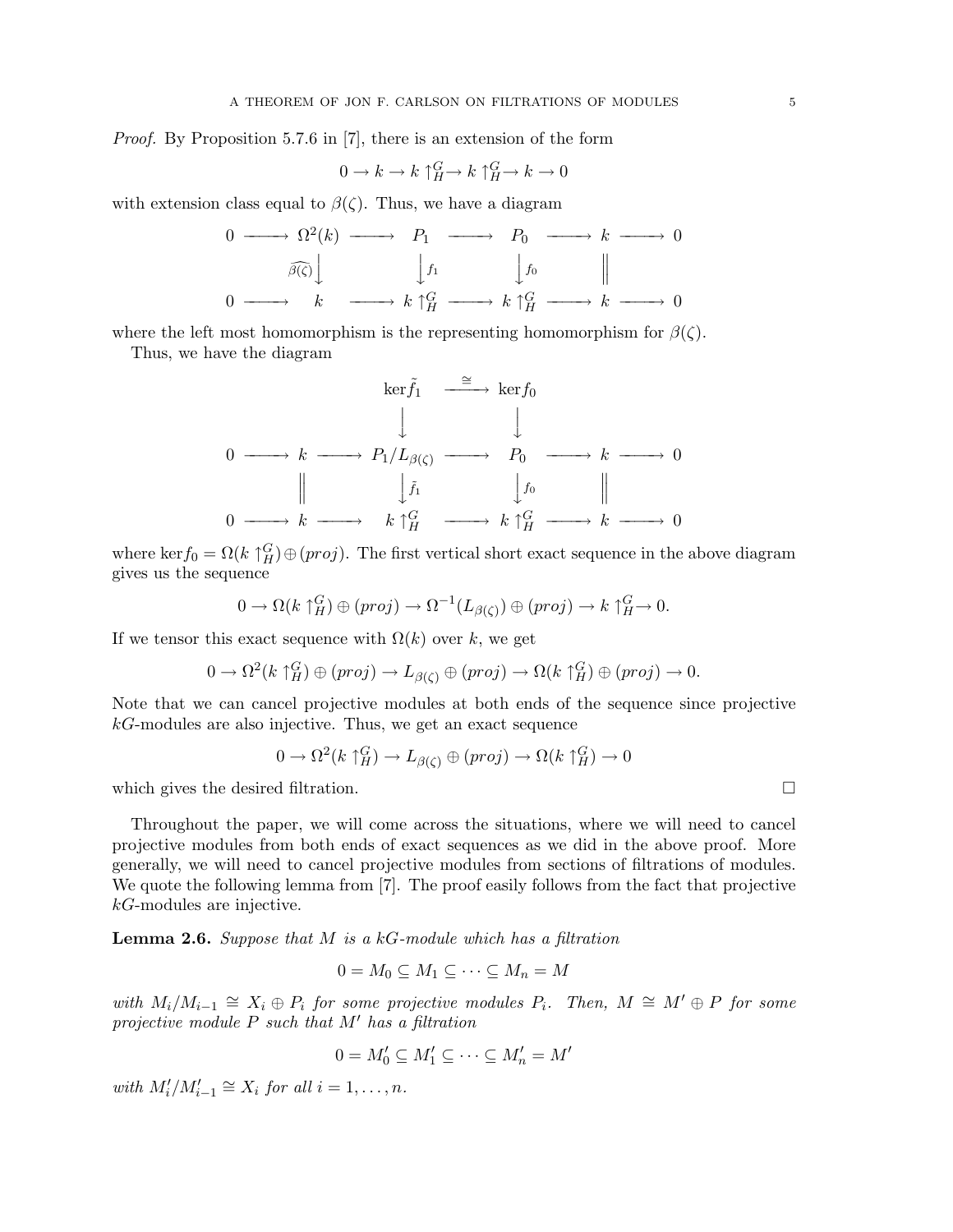## 6 **FATMA ALTUNBULAK** † AND ERGÜN YALÇIN $^{\ddagger}$

#### 3. The Alternative Proof

The aim of this section is to give a proof for Theorem 1.2 using  $L_{\zeta}$ -modules. First, we recall Serre's theorem on vanishing products in group cohomology.

**Theorem 3.1** (Serre [9]). Suppose that G is a p-group which is not elementary abelian. Then there is a sequence  $\zeta_1, \ldots, \zeta_n \in H^1(G, \mathbb{F}_p)$  of nonzero elements such that

$$
\zeta_1 \zeta_2 \cdots \zeta_n = 0 \quad \text{if} \quad p = 2,
$$
  

$$
\beta(\zeta_1)\beta(\zeta_2)\cdots \beta(\zeta_n) = 0 \quad \text{if} \quad p > 2.
$$

Now, we are ready to prove Theorem 1.2.

*Proof of Theorem 1.2.* First lets assume  $p = 2$ . Let  $\zeta_1, \ldots, \zeta_n$  be classes in  $H^1(G, \mathbb{F}_2)$  satisfying the conclusion of Serre's theorem. Then, we have

$$
L_{\zeta_1\cdots\zeta_n} \cong \Omega(k) \oplus \Omega^n(k).
$$

By Proposition 2.3, for each  $i = 1, \ldots, n - 1$ , there is an exact sequence of the form

$$
0 \to \Omega^{n-i}(L_{\zeta_i}) \to L_{\zeta_i \cdots \zeta_n} \oplus P_i \to L_{\zeta_{i+1} \cdots \zeta_n} \to 0
$$

where  $P_1, \ldots, P_{n-1}$  are projective modules. By adding projective summands to the last two terms of the exact sequences above, we find exact sequences of the form

$$
0 \to \Omega^{n-i}(L_{\zeta_i}) \to L_{\zeta_i \cdots \zeta_n} \oplus Q_i \to L_{\zeta_{i+1} \cdots \zeta_n} \oplus Q_{i+1} \to 0
$$

for  $i = 1, \ldots, n-1$  where

$$
Q_i = \oplus_{k=i}^{n-1} P_k.
$$

Using these exact sequences, we obtain a filtration for

$$
L_{\zeta_1\cdots\zeta_n}\oplus Q_1\cong \Omega(k)\oplus\Omega^n(k)\oplus Q_1
$$

as follows: Let  $M_n = L_{\zeta_1 \cdots \zeta_n} \oplus Q_1$  and  $M_1 = \Omega^{n-1}(L_{\zeta_1})$ . Then,  $M_n/M_1 \cong L_{\zeta_2 \cdots \zeta_n} \oplus Q_2$ . Choose  $M_2$  such that  $M_2/M_1 \cong \Omega^{n-2}(L_{\zeta_2})$ . Then the exact sequence

$$
0 \to \Omega^{n-2}(L_{\zeta_2}) \to L_{\zeta_2 \cdots \zeta_n} \oplus Q_2 \to L_{\zeta_3 \cdots \zeta_n} \oplus Q_3 \to 0
$$

gives that  $M_n/M_2 \cong L_{\zeta_3\cdots\zeta_n} \oplus Q_3$  which will be the middle term of the next exact sequence. Continuing this way we obtain a filtration

$$
0 = M_0 \subseteq M_1 \subseteq \cdots \subseteq M_n = \Omega(k) \oplus \Omega^n(k) \oplus Q_1
$$

with  $M_n/M_i \cong L_{\zeta_{i+1}\cdots\zeta_n} \oplus Q_{i+1}$  and  $M_i/M_{i-1} \cong \Omega^{n-i}(L_{\zeta_i})$  for  $i = 1,\ldots,n$ . Tensoring the entire filtration by  $\Omega^{-n}(k)$ , and cancelling the projective summands from sections as in Lemma 2.6, we obtain a filtration

$$
0 = L_0 \subseteq \dots \subseteq L_n = \Omega^{1-n}(k) \oplus k \oplus (proj)
$$

with  $L_i/L_{i-1} \cong \Omega^{-i}(L_{\zeta_i})$ . Note that by Proposition 2.4, we have  $L_{\zeta_i} \cong \Omega^1(k \upharpoonright^G_{H_i})$ . Thus,

$$
L_i/L_{i-1} \cong \Omega^{-i}(\Omega(k \uparrow_{H_i}^G)) \cong \Omega^{1-i}(k \uparrow_{H_i}^G) \cong \Omega^{1-i}(k) \uparrow_{H_i}^G
$$

where the last isomorphism is true because G is a p-group. So, the proof for  $p = 2$  is complete. Now, assume  $p > 2$ . As above, we can obtain a filtration

$$
0 = M_0 \subseteq M_1 \subseteq \cdots \subseteq M_n = \Omega(k) \oplus \Omega^{2n}(k) \oplus (proj)
$$

such that  $M_i/M_{i-1} \cong \Omega^{2n-2i}(L_{\beta(\zeta_i)})$  for  $i=1,\ldots,n$ . By Proposition 2.5,  $L_{\beta(\zeta_i)} \oplus (proj)$ has a filtration with sections isomorphic to  $\Omega^2(k) \uparrow^G_H$  and  $\Omega^1(k) \uparrow^G_H$ . After adding projective modules to each  $M_i$ , we can assume  $M_i/M_{i-1}$  has a filtration with sections isomorphic to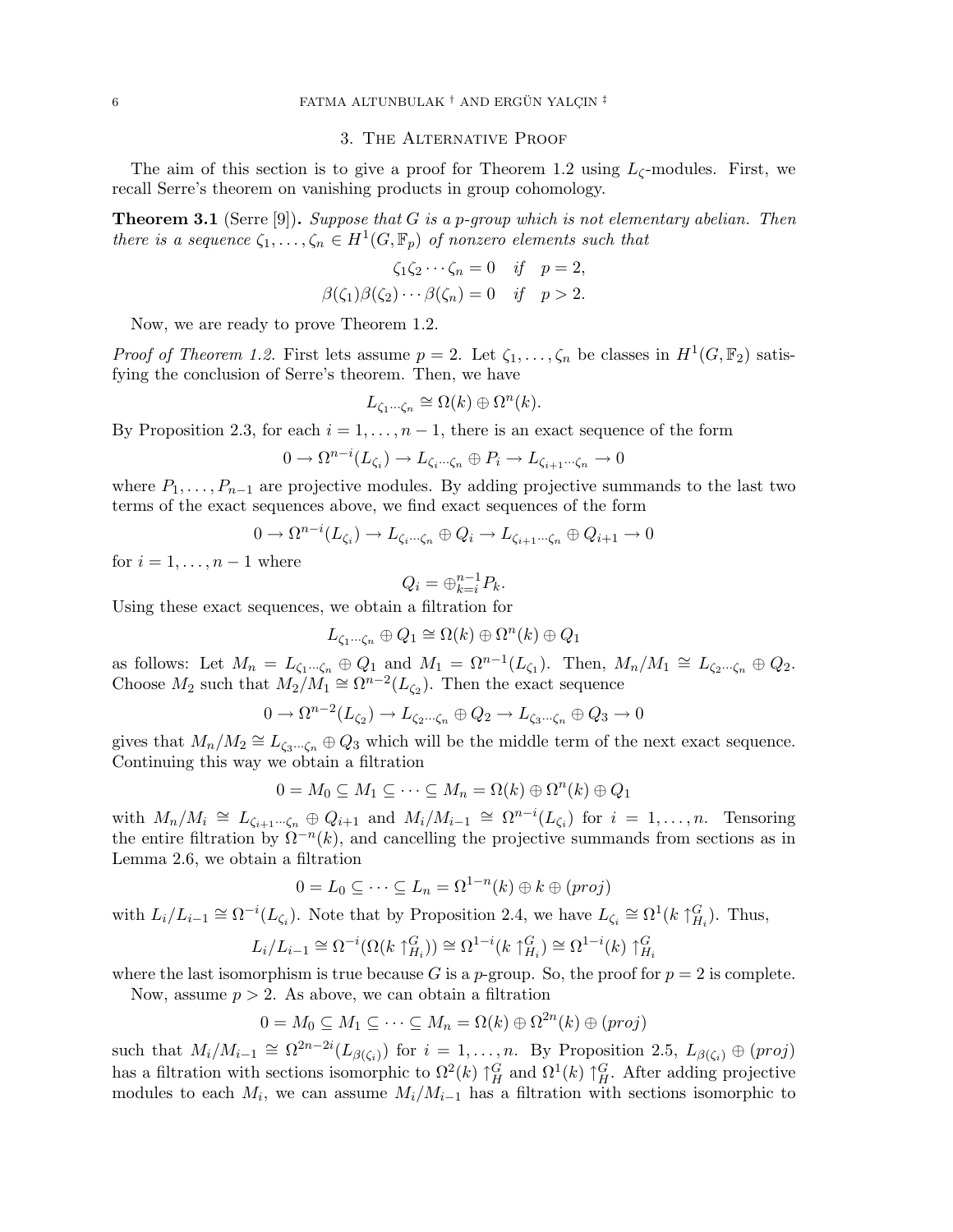$\Omega^{2n-2i+2}(k) \uparrow_H^G$  and  $\Omega^{2n-2i+1}(k) \uparrow_H^G$ . For each  $i = 1, \ldots, n$ , let  $N_i$  be the  $kG$ -module satisfying  $M_{i-1} \subseteq N_i \subseteq M_i$  with  $N_i/M_{i-1} \cong \Omega^{2n-2i+2}(k)$   $\uparrow_{H_i}^G$  and  $M_i/N_i \cong \Omega^{2n-2i+1}(k) \uparrow_{H_i}^G$ . By taking  $L_{2i} = M_i$  and  $L_{2i-1} = N_i$ , tensoring everything with  $\Omega^{-2n}(k)$ , and cancelling the projective summands on the sections, we obtain a filtration

$$
0 = L_0 \subseteq \cdots \subseteq L_{2n} = k \oplus \Omega^{1-2n}(k) \oplus (proj)
$$

where

$$
L_j/L_{j-1} \cong \Omega^{1-j}(k) \uparrow_{H_i}^G
$$

when  $j = 2i$  or  $j = 2i - 1$ . This completes the proof.  $\Box$ 

Now, we explain briefly how Theorem 1.1 follows from Theorem 1.2. The details of this argument can be found on page 166 of [7]. First note that it is enough to prove Theorem 1.1 for  $M = k$ . The general case follows by tensoring everything with M. Also note that if P is a Sylow p-subgroup of G, then k is a summand of  $k \uparrow_{P}^{G}$ . So, it is enough to prove Theorem 1.1 for p-groups. To see this, suppose that there is a kP-module V such that  $k \oplus V$ has a filtration whose sections are induced from elementary abelian *p*-subgroups. Inducing the entire filtration to G, we get a filtration for  $k \uparrow_P^G \oplus V \uparrow_P^G$ , and hence conclude that k is a direct summand of a finitely generated module which has a filtration with the desired properties.

When G is a p-group, and M is the trivial module k, Theorem 1.1 follows from Theorem 1.2 by an induction. Note that by Theorem 1.2, there is a filtration

$$
0 = L_0 \subseteq L_1 \subseteq \cdots \subseteq L_n \cong k \oplus \Omega^{1-n}(k) \oplus (proj)
$$

where  $L_i/L_{i-1} \cong \Omega^{1-i}(k) \uparrow^G_{H_i}$  for  $i = 1, \ldots, n$ . If any of the subgroups  $H_i$  is not an elementary abelian p-group, then we can apply Theorem 1.2 to  $H_i$  and refine the above sequence further until we reach the stage that all the subgroups involved are elementary abelian p-subgroups.

We note that the following version of Theorem 1.1 is also true.

**Theorem 3.2** (Carlson [5]). There exists a finitely generated kG-module V such that  $k \oplus V$ has a filtration

$$
0 = L_0 \subseteq L_1 \subseteq \cdots \subseteq L_n = k \oplus V
$$

where for every  $i = 1, ..., n$ , the sections  $L_i/L_{i-1}$  are isomorphic to  $\Omega^{n_i}(k) \uparrow_{E_i}^G$  for some integer  $n_i$  and some maximal elementary abelian p-subgroup  $E_i$  of G.

We will use this version later in Section 5.

# 4. A FILTRATION THEOREM FOR  $L_{\zeta}$ -Modules

The main purpose of this section is to prove Theorem 1.3 stated in the introduction. We also prove an important corollary which will be useful later in Section 5.

**Definition 4.1.** Let E be an n-fold extension of kG-modules with extension class  $\alpha$  in  $\text{Ext}_{kG}^{n}(A, B)$ . Suppose that  $\tilde{E}: 0 \to \Omega^{-n+1}(B) \to M \to A \to 0$  is an extension whose class is associated to  $\alpha$  under the isomorphism

$$
\text{Ext}_{kG}^{n}(A, B) \cong \text{Ext}_{kG}^{1}(A, \Omega^{-n+1}(B)).
$$

Then, we say  $\tilde{E}$  is a contraction of E.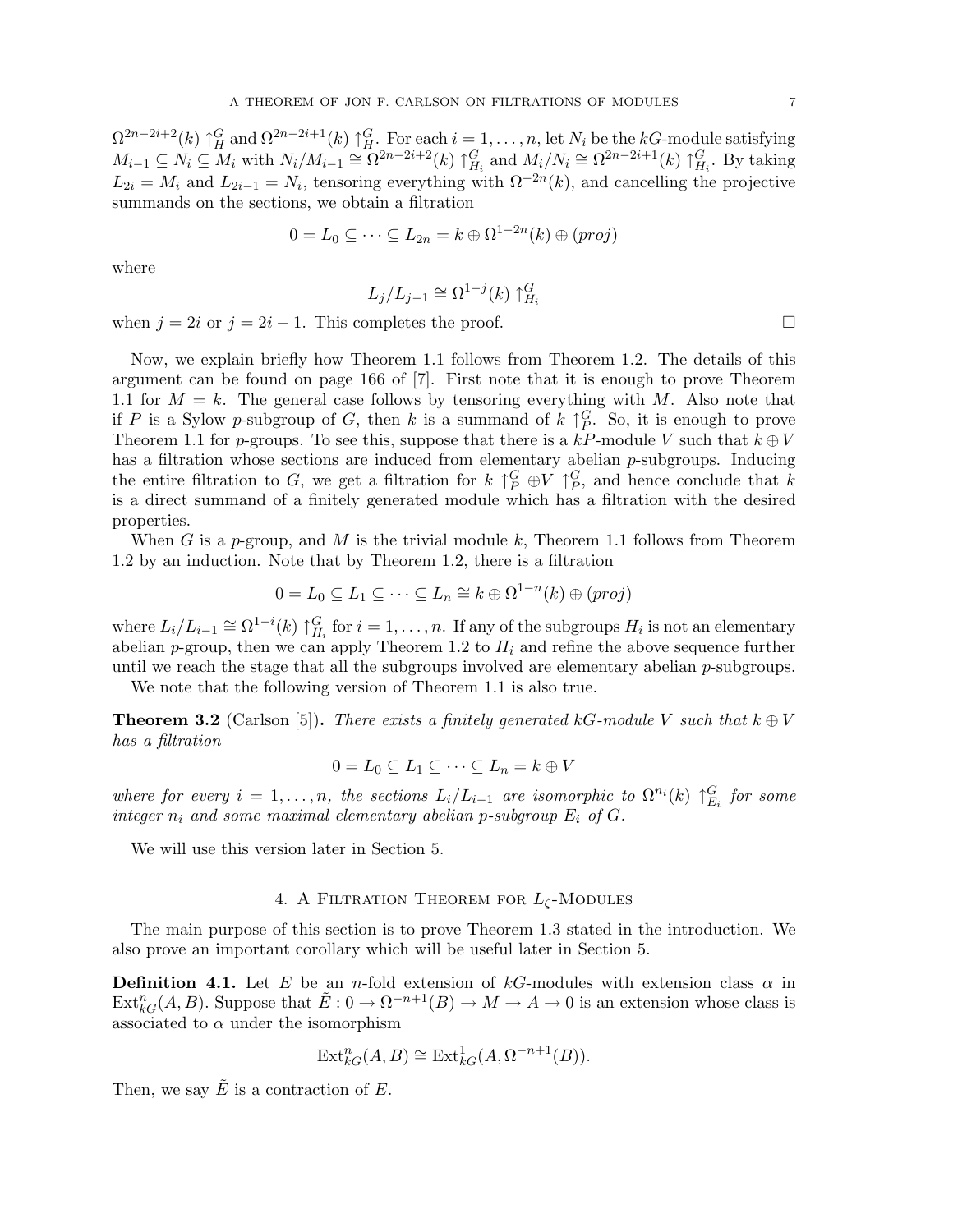**Lemma 4.2.** Let  $E$  be an *n*-fold extension of  $kG$ -modules

$$
E: 0 \to B \to M_{n-1} \to M_{n-2} \to \cdots \to M_0 \to A \to 0
$$

and let

$$
\tilde{E}: 0 \to \Omega^{-n+1}(B) \to M \to A \to 0
$$

be a contraction of E. Then,  $M \oplus (proj)$  has a filtration

$$
0 = L_0 \subseteq L_1 \subseteq \cdots \subseteq L_n = M \oplus (proj)
$$

with  $L_i/L_{i-1} \cong \Omega^{1-i}(M_{i-1})$  for  $i = 1, \ldots, n$ .

Proof. Consider the following commutative diagram

$$
\begin{array}{ccccccc}\n0 & \longrightarrow & B & \longrightarrow & M_{n-1} & \longrightarrow & M_{n-2} & \longrightarrow & M_{n-3} & \longrightarrow & \dots \\
\parallel & & & & & & & & \\
0 & \longrightarrow & B & \longrightarrow & I(M_{n-1}) & \longrightarrow & K_{n-2} & \longrightarrow & M_{n-3} & \longrightarrow & \dots \\
& & & & & & & & \\
& & & & & & & & & \\
& & & & & & & & & \\
& & & & & & & & & \\
& & & & & & & & & \\
& & & & & & & & & & \\
& & & & & & & & & & \\
& & & & & & & & & & & \\
& & & & & & & & & & & \\
& & & & & & & & & & & \\
& & & & & & & & & & & & \\
& & & & & & & & & & & & & \\
& & & & & & & & & & & & & \\
& & & & & & & & & & & & & \\
& & & & & & & & & & & & & \\
& & & & & & & & & & & & & \\
& & & & & & & & & & & & & \\
& & & & & & &
$$

where  $K_{n-2}$  is the push out and  $I(M_{n-1})$  is the injective hull of  $M_{n-1}$ . From the second horizontal exact sequence, we obtain an extension

$$
E': 0 \to \Omega^{-1}(B) \oplus (proj) \to K_{n-2} \to M_{n-3} \to \cdots \to M_0 \to A \to 0
$$

whose extension class corresponds to  $\alpha$  under the isomorphism

$$
\operatorname{Ext}_{kG}^{n-1}(A, \Omega^{-1}(B)) \cong \operatorname{Ext}_{kG}^{n}(A, B).
$$

Let

$$
\tilde{E}: 0 \to \Omega^{-n+1}(B) \to M \to A \to 0
$$

be a contraction of E. Note that  $\tilde{E}$  is also a contraction of E'. So, by induction,  $M \oplus (proj)$ has a filtration

$$
0 = L_0 \subseteq L_1 \subseteq \cdots \subseteq L_{n-1} = M \oplus (proj)
$$

with  $L_i/L_{i-1} \cong \Omega^{1-i}(M_{i-1})$  for  $i = 1, ..., n-2$  and  $L_{n-1}/L_{n-2} \cong \Omega^{2-n}(K_{n-2})$ .

To finish the proof, we need to refine the above filtration at the  $L_{n-1}/L_{n-2}$  section. For this, consider the exact sequence  $0 \to M_{n-2} \to K_{n-2} \to \Omega^{-1}(M_{n-1}) \to 0$ . After tensoring this exact sequence with  $\Omega^{2-n}(k)$ , and cancelling projective summands from both ends of the sequence, we get a filtration for  $\Omega^{2-n}(K_{n-2}) \oplus (proj)$  with sections isomorphic to  $\Omega^{2-n}(M_{n-2})$  and  $\Omega^{1-n}(M_{n-1})$ . By adding projective summands to  $L_n$  if necessary, we can assume  $L_{n-1}/L_{n-2}$  also have a similar filtration. So, there exists a kG-module  $\tilde{L}_{n-1}$  such that

$$
0 = L_0 \subseteq L_1 \subseteq \cdots \subseteq L_{n-2} \subseteq \tilde{L}_{n-1} \subseteq L_{n-1} = M \oplus (proj)
$$

is a filtration having the desired properties.  $\Box$ 

Now, we are ready to prove Theorem 1.3.

Proof of Theorem 1.3. Let  $\zeta$  be the cohomology class in  $H^{n}(G, k)$  which is represented by the extension

$$
E: 0 \to k \to M_{n-1} \to M_{n-2} \to \cdots \to M_0 \to k \to 0.
$$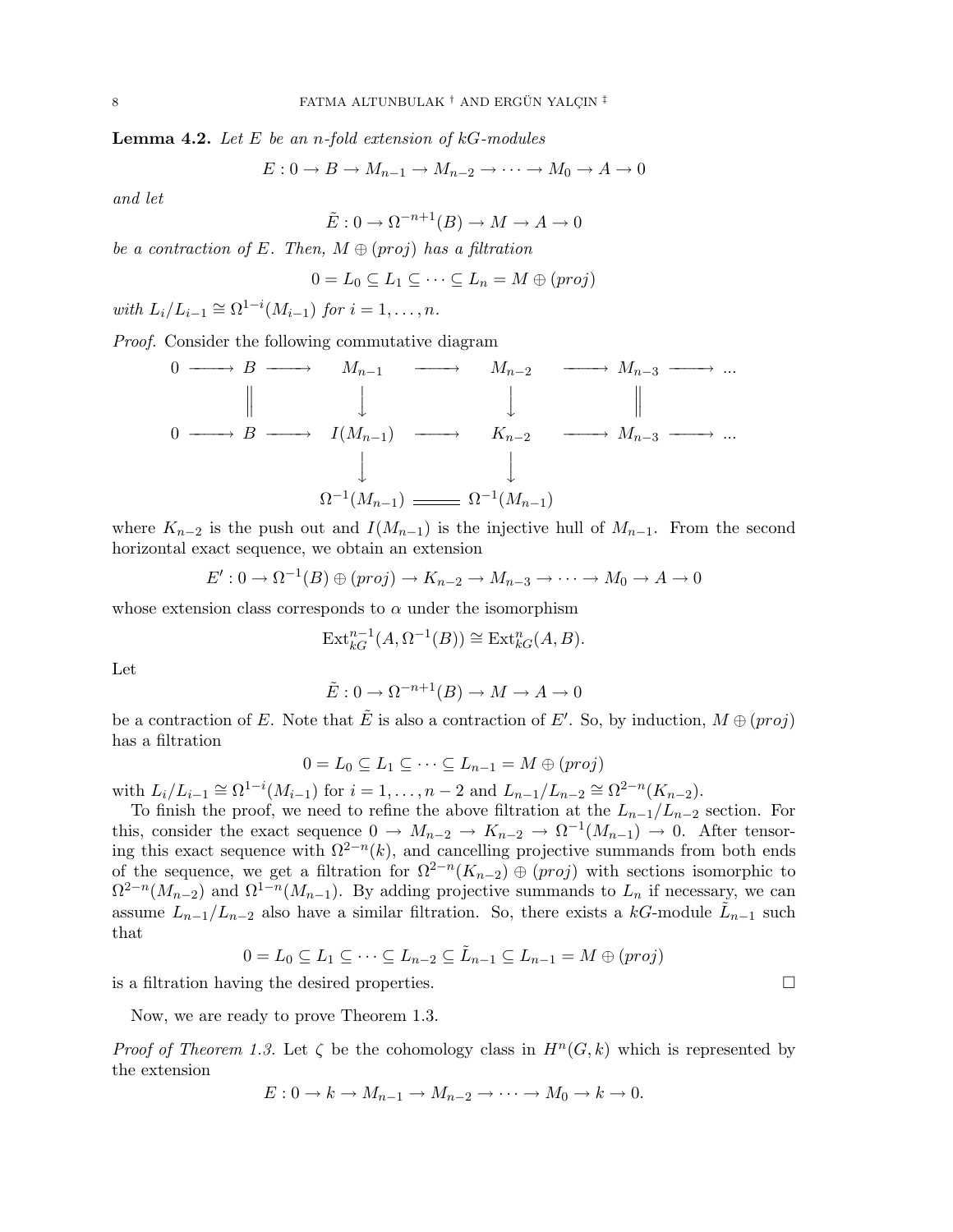Tensoring the exact sequence in Lemma 2.2 with  $\Omega^{1-n}(k)$ , and cancelling the projective summands from both ends, we obtain a short exact sequence

$$
\tilde{E}: 0 \to \Omega^{1-n}(k) \to \Omega^{-n}(L_{\zeta}) \oplus (proj) \to k \to 0
$$

with extension class corresponding to  $\zeta$  under the isomorphism

$$
\mathrm{Ext}^n_{kG}(k,k)\cong \mathrm{Ext}^1_{kG}(k,\Omega^{1-n}(k)).
$$

So,  $\tilde{E}$  is a contraction of E. Applying Lemma 4.2, we obtain a filtration

$$
0 = T_0 \subseteq T_1 \subseteq \cdots \subseteq T_n = \Omega^{-n}(L_\zeta) \oplus (proj)
$$

with  $T_i/T_{i-1} = \Omega^{1-i}(M_{i-1})$  for  $i = 1,\ldots,n$ . Tensoring the entire system with  $\Omega^n(k)$ , and eliminating the projective summands if necessary, gives the desired filtration.  $\Box$ 

Note that Theorem 1.2 follows from Theorem 1.3 as a corollary. To see this, first observe that for a p-group which is not elementary abelian, there is a sequence of maximal subgroups  $H_1, \ldots, H_n$  and an exact sequence

$$
E: 0 \to k \to C_{2n-1} \to \cdots \to C_1 \to C_0 \to k \to 0
$$

such that  $C_{2i-2} \cong C_{2i-1} \cong k \uparrow_{H_i}^G$  for  $i = 1, \ldots, n$  and the class of E in  $\text{Ext}_{k}^{2n}(k, k)$  is zero. This is just a consequence of Serre's theorem (see Corollary 3.4 in Carlson [5]). We now apply Theorem 1.3 to this sequence and conclude Theorem 1.2.

In the rest of the section, we study some consequences of Theorem 1.3. We first introduce some more terminology: Given a  $kG$ -module M, let  $J_G(M)$  denote the kernel of the homomorphism

$$
M \otimes_k - : \mathrm{Ext}^*_{kG}(k, k) \to \mathrm{Ext}^*_{kG}(M, M)
$$

defined by tensoring an extension with M (over k). Note that  $J_G(M)$  can also be considered as the annihilating ideal of  $\text{Ext}_{kG}^*(M, M)$  as a  $\text{Ext}_{kG}^*(k, k)$ -module. We now recall the following well known theorem.

**Theorem 4.3.** Let  $\zeta \in H^n(G,k)$  and let M be a kG-module. Then,  $\zeta \in J_G(M)$  if and only if

$$
L_{\zeta} \otimes M \cong \Omega^{n}(M) \oplus \Omega(M) \oplus (proj).
$$

*Proof.* See Proposition 9.7.5 in [7].  $\Box$ 

Combining this theorem with Theorem 1.3, we obtain

**Corollary 4.4.** Let M be a finitely generated kG-module such that  $J_G(M)$  includes a product of Bocksteins of one dimensional classes. Then, for each integer s, there exists a finitely generated kG-module V such that  $\Omega^{s}(M) \oplus V$  has a filtration

$$
0 = L_0 \subseteq L_1 \subseteq \cdots \subseteq L_m = \Omega^s(M) \oplus V
$$

where for every  $i = 1, ..., m$ , we have  $L_i/L_{i-1} \cong \Omega^{s+i-1}(M \downarrow_{H_i}^G) \uparrow_{H_i}^G$  for some maximal subgroup  $H_i$  of  $G$ .

*Proof.* Suppose that  $\zeta = \beta(u_1) \cdots \beta(u_n) \in J_G(M)$  where  $u_i$ 's are one dimensional classes in  $H^1(G,\mathbb{F}_p)$ . Note that  $\zeta$  is represented by an extension which is the Yoneda splice of extensions of the form

$$
0\to k\to k\uparrow^G_{H_i}\to k\uparrow^G_{H_i}\to k\to 0
$$

where  $H_i$  is the kernel of  $u_i$ . So, by Theorem 1.3, there is a filtration for  $L_{\zeta} \oplus (proj)$ 

$$
0 = L_0 \subseteq L_1 \subseteq \cdots \subseteq L_{2n} = L_{\zeta} \oplus (proj)
$$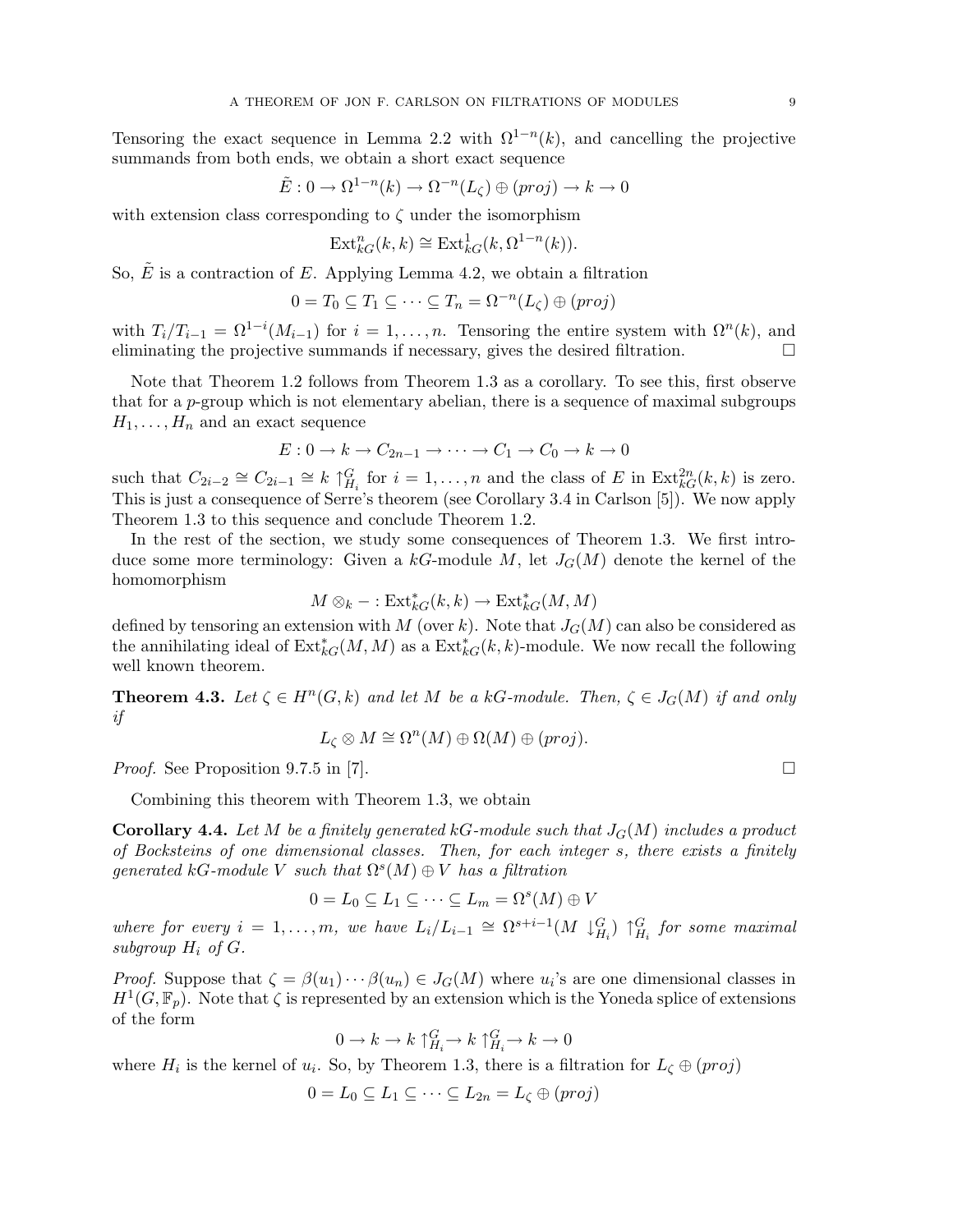where the jth section  $L_j/L_{j-1}$  is isomorphic to  $\Omega^{n+1-j}(k) \uparrow_{H_i}^G$  when  $j = 2i$  or  $j = 2i - 1$ . Tensoring  $L_i$ 's with  $M$ , we obtain a filtration

$$
0 = (L_0 \otimes M) \subseteq (L_1 \otimes M) \subseteq \cdots \subseteq (L_{2n} \otimes M) = (L_{\zeta} \otimes M) \oplus (proj)
$$

such that

$$
(L_j \otimes M)/(L_{j-1} \otimes M) \cong (\Omega^{n+1-j}(k) \uparrow_{H_i}^G) \otimes M \cong \Omega^{n+1-j}(M \downarrow_{H_i}^G) \uparrow_{H_i}^G \oplus (proj)
$$

where  $j = 2i$  or  $j = 2i - 1$ . By Theorem 4.3, we have  $L_{\zeta} \otimes M \cong \Omega^{n}(M) \oplus \Omega(M) \oplus (proj)$ . So, tensoring the entire system with  $\Omega^{s-n}(k)$ , and eliminating the projective summands, we obtain the desired filtration.

Note that the filtration length  $m$  in Corollary 4.4 depends on the number of one dimensional classes whose product of Bocksteins is in  $J_G(M)$ . This suggests the following definition:

**Definition 4.5.** The cohomology length of a kG-module M, denoted by  $ch_l_G(M)$ , is defined as the smallest positive integer n such that there exist non-zero elements  $u_1, u_2, \ldots, u_n \in$  $H^1(G,\mathbb{F}_p)$  such that

$$
u_1 u_2 \cdots u_n \in J_G(M) \quad \text{if} \quad p = 2,
$$
  

$$
\beta(u_1)\beta(u_2)\cdots\beta(u_n) \in J_G(M) \quad \text{if} \quad p > 2.
$$

If no such integer exists, then we set  $chl_G(M) = \infty$ .

It is easy to see that if  $ch_lG(M) = n$ , then there is a filtration as in Corollary 4.4 of length 2n. Note that for  $p = 2$ , we have a filtration of length n. So, the cohomology length of a module is an interesting invariant to consider if one is interested in finding filtrations like in Corollary 4.4 of shortest length.

Note that there is a notion of cohomology length for  $p$ -groups (which are not elementary abelian) as a consequence of Serre's theorem. The cohomology length of a  $p$ -group  $G$ , denoted by  $ch(G)$ , is defined as the minimal m such that the product in Serre's theorem vanish. We can declare  $ch(G) = \infty$  for groups where the Serre's theorem does not hold. Then, it is clear that  $ch(G) = chl_G(k)$ . Also note that for any kG-module M, we have  $chl_G(M) \leq chl(G)$ . In general, the cohomology length of a  $kG$ -module M can be much smaller then the cohomology length of G. For example, if G is an elementary abelian  $p$ -group and H a maximal subgroup of G, then  $chl(G) = \infty$  whereas  $chl_G(k \uparrow^G_H) = 1$ .

## 5. Varieties of Modules

In this section we introduce the varieties of modules, and prove Theorem 1.4 and Corollary 1.5 stated in the introduction. As in the previous sections, k denotes a field of characteristic  $p > 0$ . We do not assume that k is algebraically closed and denote the algebraic closure of k by K. Let  $V_G(k)$  denote the maximal ideal spectrum of  $H^{\bullet}(G,k)$  where  $H^{\bullet}(G,k) = H^*(G,k)$ for  $p = 2$ , and  $H^{\bullet}(G, k) = H^{ev}(G, k)$ , the ring of even dimensional classes, for  $p > 2$ . Since  $H^{\bullet}(G, k)$  is a finitely generated commutative k-algebra,  $V_G(k)$  is a finite dimensional homogeneous affine variety, where a point in  $V_G(k)$  can be viewed as a k-linear ring homomorphism  $H^{\bullet}(G,k) \to K$ . Two such ring homomorphisms correspond to the same point in  $V_G(k)$  if and only if they are in the same orbit under the Galois action of  ${\rm Aut}_k(K)$ .

From the above description, it is easy to see that any ring homomorphism  $f: H^{\bullet}(G, k) \to$  $H^{\bullet}(H,k)$  induces a continuous map  $f^*: V_H(k) \to V_G(k)$  of corresponding varieties. In particular, for every  $H \leq G$ , the restriction homomorphism  $res_{G,H} : H^{\bullet}(G,k) \to H^{\bullet}(H,k)$ induces a map  $res_{G,H}^* : V_H(k) \to V_G(k)$  on varieties.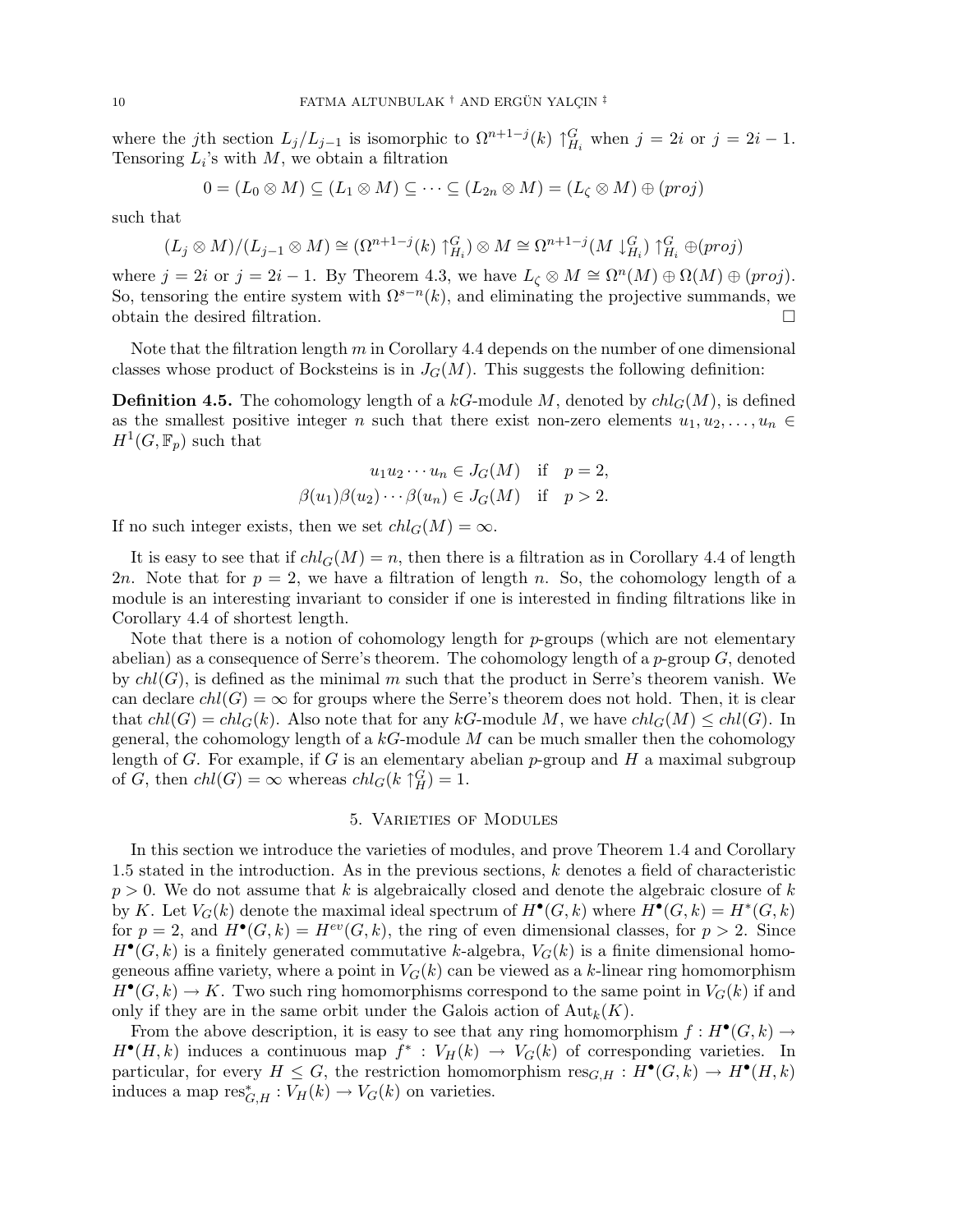For a finitely generated kG-module M, the support variety of M, denote by  $V_G(M)$ , is defined as the variety of the ideal  $J_G(M)$  where  $J_G(M)$  is the annihilator of  $\operatorname{Ext}^*_{kG}(M,M)$  in  $H^{\bullet}(G,k)$ . Observe that we have  $res^*_{G,H}(V_H(M)) \subseteq V_G(M)$  as a consequence of the obvious inclusion for ideals  $res_{G,H}(J_G(M)) \subseteq J_H(M)$ . So,  $res_{G,H}^*$  induces a map  $res_{G,H}^* : V_H(M) \to$  $V_G(M)$  on the varieties of the module M.

The following is a list of properties of varieties which we will need in this section.

**Lemma 5.1.** Suppose that k is a field of characteristic  $p > 0$ , G is a finite group, and H is a subgroup of  $G$ . Let  $M$ ,  $M_1$ ,  $M_2$ ,  $M_3$  be  $kG$ -modules, and  $N$  a  $kH$ -module.

(i)  $V_G(M) = 0$  if and only if M is projective.

(ii)  $V_G(M) = V_G(\Omega^n(M))$  for all integers n.

(iii) If  $0 \to M_1 \to M_2 \to M_3 \to 0$  is exact, then  $V_G(M_2) \subseteq V_G(M_1)$ S  $\rightarrow$  0 is exact, then  $V_G(M_2) \subseteq V_G(M_1) \bigcup V_G(M_3)$ . In particular  $V_G(M_1 \oplus M_2) = V_G(M_1) \bigcup V_G(M_2)$ .

 $(iv) V_G(N \uparrow_H^G) = \text{res}_{G,H}^*(V_H(N)).$ 

 $(v)$   $(\text{res}_{G,H}^*)^{-1}(V_G(M)) = V_H(M \downarrow_H^G).$ 

 $(vi) V_G(M_1 \otimes M_2) = V_G(M_1) \cap V_G(M_2).$ 

(vii) Let  $\zeta \in \text{Ext}_{kG}^{n}(k, k)$ . Then  $V_{G}(L_{\zeta}) = V_{G}(\zeta)$  where  $V_{G}(\zeta)$  is the variety of the ideal *generated by*  $\zeta$ .

Proofs of these statements can be found in [2], [4], [7], and [8]. Note that the above properties hold for an arbitrary field if and only if they hold for an algebraically closed field. To see this, observe that the ring homomorphism  $\phi: H^{\bullet}(G,k) \to H^{\bullet}(G,K) \cong H^{\bullet}(G,k) \otimes_k K$ defined by  $\phi(\zeta) = 1 \otimes \zeta$  induces a map  $\phi^* : V_G(K) \to V_G(k)$  on varieties which is finite to one. For a kG-module M, we have  $J_G(K \otimes M) \cong K \otimes J_G(M)$ , which gives  $V_G(K \otimes M)) =$  $(\phi^*)^{-1}(V_G(M))$ . Thus proving these results for  $V_G(M \otimes K)$  will give corresponding results for  $V_G(M)$ . For details of this argument, we refer the reader to Theorem 10.4.2 and Remark 10.4.3 in [7].

**Lemma 5.2.** Let E be an elementary abelian p-group, and  $M$  be a collection of the maximal subgroups of E. Suppose M is a finitely generated kG-module such that

$$
V_E(M) = \bigcup_{D \in \mathcal{M}} \text{res}_{E,D}^*(V_D(M \downarrow_D^E)).
$$

Then,  $J_E(M)$  includes a product of Bocksteins of one dimensional classes in  $H^1(E, \mathbb{F}_p)$  whose kernels are in M.

*Proof.* Applying  $(\phi^*)^{-1}$  to the given equality, we obtain

$$
V_E(K \otimes M) \subseteq \bigcup_{D \in \mathcal{M}} \text{res}_{E,D}^*(V_D(K \otimes M \downarrow_D^E)) \subseteq \bigcup_{D \in \mathcal{M}} \text{res}_{E,D}^*(V_D(K)).
$$

For each  $D \in \mathcal{M}$ , choose a one dimensional class  $x_D \in H^1(E, \mathbb{F}_p)$  such that the kernel of  $x_D$ is D. Then, it is clear that  $\beta(x_D)$  is in the kernel of the restriction map res<sub>E,D</sub>, so we have

$$
\operatorname{res}_{E,D}^*(V_D(K)) = V_E(\ker \operatorname{res}_{E,D}) \subseteq V_E(\beta(x_D))
$$

for each  $D$ . This gives

$$
V_E(K\otimes M)\subseteq V_E(\prod_{D\in\mathcal{M}}\beta(x_D)).
$$

By Hilbert's Nullstellensatz,

$$
u = \left(\prod_{D \in \mathcal{M}} \beta(x_D)\right)^r \in J_E(K \otimes M)
$$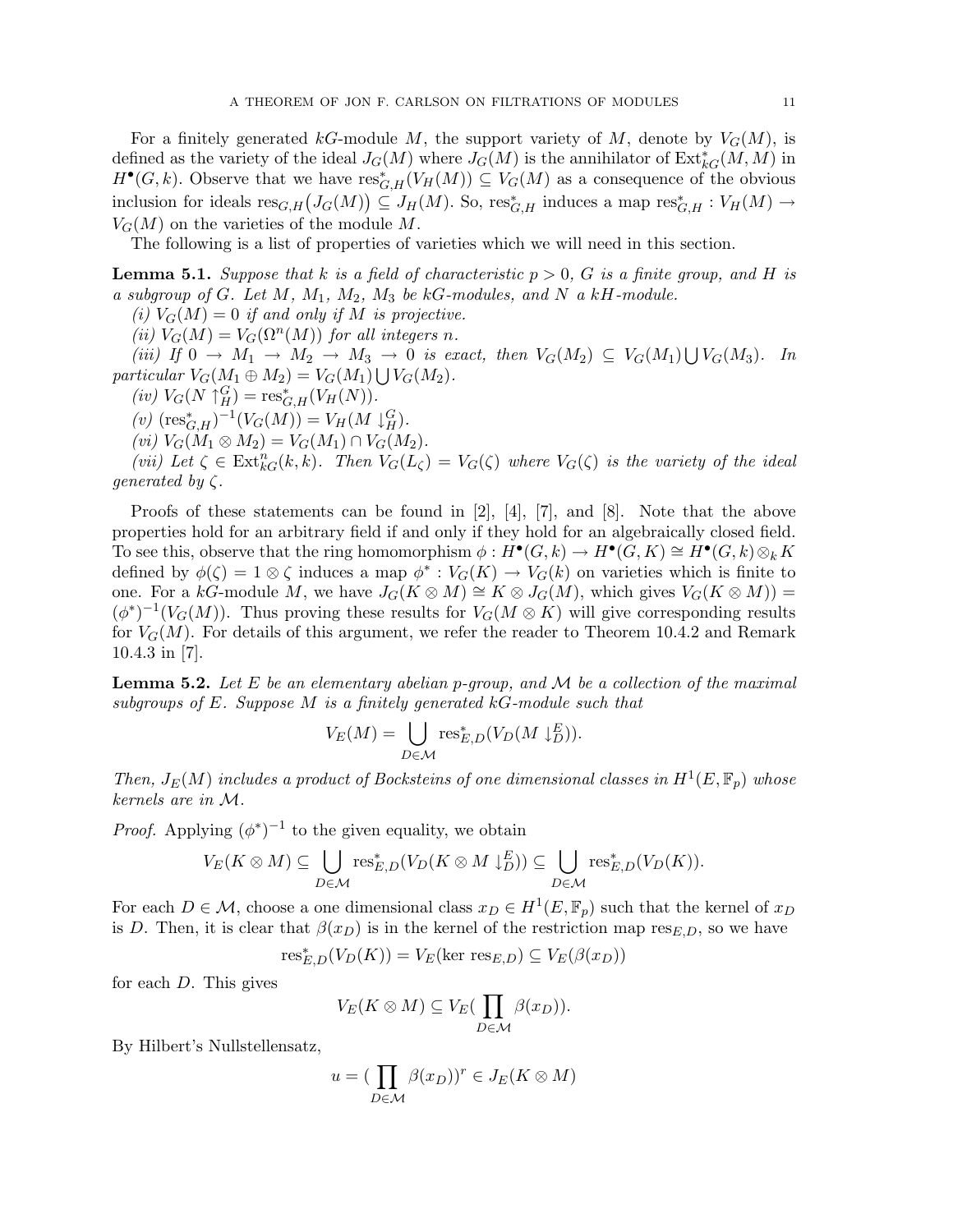for some  $r > 0$ . Since  $J_E(K \otimes M) = K \otimes J_E(M)$  and  $u \in H^{\bullet}(E, \mathbb{F}_p)$ , u lies in  $J_E(M)$ .  $\Box$ 

Now, we are ready to prove Theorem 1.4, which is our main result in this section.

*Proof of Theorem 1.4.*  $(ii) \Rightarrow (i)$  Suppose that there exists a kG-module V such that  $M \oplus V$ has a filtration

$$
0 = L_0 \subseteq L_1 \subseteq \cdots \subseteq L_n = M \oplus V
$$

where for each  $i = 1, \ldots, n$ , the *i*<sup>th</sup> section  $L_i/L_{i-1}$  is isomorphic to  $W_i \uparrow_{H_i}^G$  for some subgroup  $H_i \in \mathcal{H}$  and some  $kH_i$ -module  $W_i$ . Applying the properties  $(ii) - (iv)$  listed in Lemma 5.1, we obtain  $\mathbf{r}$ 

$$
V_G(M) \subseteq \bigcup_i V_G(W_i \uparrow_{H_i}^G) = \bigcup_i \text{res}_{G,H_i}^*(V_{H_i}(W_i))
$$

which gives

$$
V_G(M) \subseteq \bigcup_{H \in \mathcal{H}} \text{res}_{G,H}^* V_H(k).
$$

Note that by property  $(v)$ , we have

$$
V_G(M)\cap {\rm res}_{G,H}^\ast(V_H(k))={\rm res}_{G,H}^\ast(V_H(M\downarrow_H^G))
$$

for all  $H \in \mathcal{H}$ , so we obtain

$$
V_G(M) = \bigcup_{H \in \mathcal{H}} \text{res}_{G,H}^*(V_H(M \downarrow_H^G))
$$

as desired.

 $(i) \Rightarrow (ii)$  Note that by Theorem 3.2, there exists a finitely generated kG-module V such that  $k \oplus V$  has a filtration

$$
0 = L_0 \subseteq L_1 \subseteq \cdots \subseteq L_n = k \oplus V
$$

where for every  $i = 1, \ldots, n$ , the sections  $L_i/L_{i-1}$  are isomorphic to  $\Omega^{n_i}(k) \uparrow_{E_i}^G$  for some integer  $n_i$  and some maximal elementary abelian p-subgroup  $E_i$  of G. Tensoring this system with  $M$ , we obtain a filtration

$$
0 = M_0 \subseteq M_1 \subseteq \cdots \subseteq M_n = M \oplus (M \otimes V)
$$

where  $M_i = M \otimes L_i$ , and hence

$$
M_i/M_{i-1} \cong (L_i/L_{i-1}) \otimes M \cong \Omega^{n_i}(k) \uparrow_{E_i}^G \otimes M \cong (\Omega^{n_i}(M \downarrow_{E_i}^G) \oplus P_i) \uparrow_{E_i}^G
$$

where  $P_i$  is a projective  $kE_i$ -module. Since  $E_i$  is a p-group,  $P_i$  is a free  $kE_i$ -module. Thus,

$$
M_i/M_{i-1} \cong \Omega^{n_i}(M \downarrow_{E_i}^G) \uparrow_{E_i}^G \oplus F_i
$$

for some free  $kG$ -module  $F_i$ .

If for some  $i \in \{1, \ldots, n\}$ , the ideal  $J_{E_i}(M \downarrow_{E_i}^G)$  includes a product of Bocksteins of one dimensional classes, then by Corollary 4.4 there is a finitely generated  $kE_i$ -module W such that  $\Omega^{n_i}(M\downarrow_{E_i}^G) \oplus W$  has a filtration

$$
0 = T_0 \subseteq T_1 \subseteq \cdots \subseteq T_m = \Omega^{n_i}(M \downarrow_{E_i}^G) \oplus W
$$

with

$$
T_j/T_{j-1} \cong \Omega^{m_j}(M \downarrow_{D_j}^G) \uparrow_{D_j}^{E_i}
$$

where for  $j = 1, ..., m$ , we have  $m_j = n_i + j - 1$  and  $D_j$  is a maximal subgroup of  $E_i$ . Inducing the entire filtration to  $G$ , we obtain a filtration

$$
0 = S_0 \subseteq S_1 \subseteq \cdots \subseteq S_m = \Omega^{n_i}(M \downarrow_{E_i}^G) \uparrow_{E_i}^G \oplus W \uparrow_{E_i}^G
$$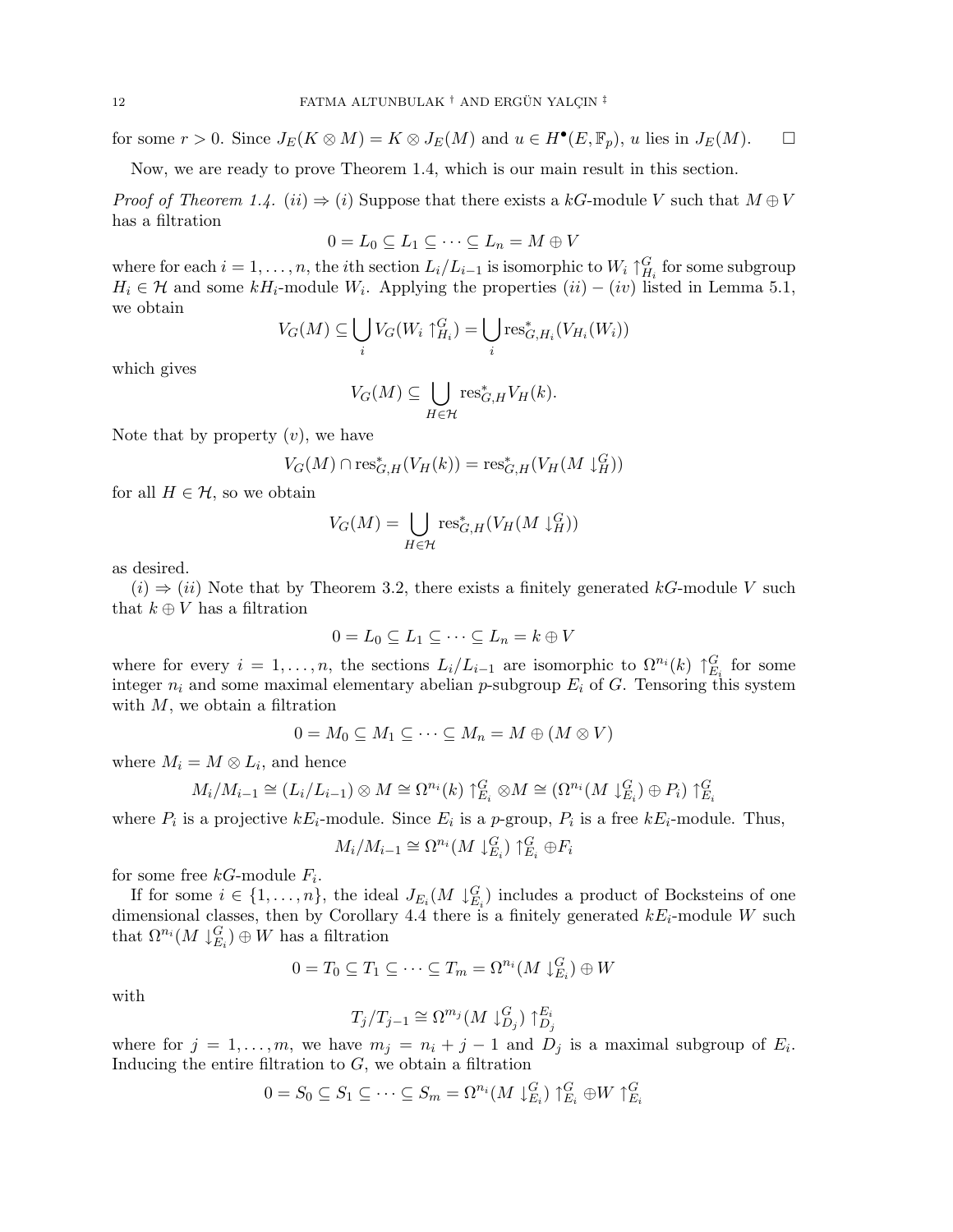where  $S_j = T_j \uparrow_{E_i}^G$  and

$$
S_j/S_{j-1} \cong \Omega^{m_j}(M \downarrow_{D_j}^G) \uparrow_{D_j}^G.
$$

Finally, adding the free summand  $F_i$  to the last section, we obtain a filtration

$$
0 = U_0 \subseteq U_1 \subseteq \cdots \subseteq U_m = (M_i/M_{i-1}) \oplus W \uparrow_{E_i}^G
$$

where

$$
U_j/U_{j-1} \cong \Omega^{m_j}(M \downarrow_{D_j}^G) \uparrow_{D_j}^G \oplus F_j
$$

for some free summand  $F_i$  (only the last section has a nontrivial free summand).

We can use this filtration to refine the original filtration for  $M \oplus (M \otimes V)$  as follows: Let  $\hat{U}_j$  denote the pre-image of  $U_j$  under the quotient map  $M_i \oplus W' \to (M_i \oplus W')/M_{i-1}$  where  $W' = W \uparrow_{E_i}^G$ . We have

$$
M_{i-1} = \hat{U}_0 \subseteq \hat{U}_1 \subseteq \cdots \subseteq \hat{U}_m = M_i \oplus W'
$$

with

$$
\hat{U}_j/\hat{U}_{j-1} \cong U_j/U_{j-1} \cong \Omega^{m_j}(M \downarrow_{D_j}^G) \uparrow_{D_j}^G \oplus F_j.
$$

Splicing this into the filtration

$$
0 = M_0 \subseteq M_1 \subseteq \cdots \subseteq M_{i-1} \subseteq M_i \oplus W' \subseteq M_{i+1} \oplus W' \subseteq \cdots \subseteq M_n \oplus W' = M \oplus V'
$$

where  $V' = (M \otimes V) \oplus W'$ , we obtain a new filtration for  $M \oplus V'$  where the *i*th section is replaced by a sequence of modules with quotients induced from maximal subgroups of  $E_i$ . Applying this process to every section, we can assume that there is a  $k$ -module V such that  $M \oplus V$  has a filtration

$$
0 = M_0 \subseteq M_1 \subseteq \cdots \subseteq M_n = M \oplus V
$$

with

$$
M_i/M_{i-1} \cong \Omega^{n_i}(M \downarrow_{E_i}^G) \uparrow_{E_i}^G \oplus F_i
$$

where  $F_i$  is a free kG-module and  $E_i$  is an elementary abelian p-group such that the ideal  $J_{E_i}(M \downarrow_{E_i}^G)$  does not have any element which is a product of Bocksteins of one dimensional classes. Note that by Proposition 5.2, this implies that for any collection of maximal subgroups  $\mathcal{M}_i$  of  $E_i$  $\mathbf{r}$ 

$$
V_{E_i}(M \downarrow_{E_i}^G) \neq \bigcup_{D \in \mathcal{M}_i} \text{res}_{E_i,D}^*(V_D(M \downarrow_D^{E_i})).
$$

We claim that this forces  $E_i$  to be conjugate to a subgroup H in  $H$ . To see this, consider the following calculation. We have  $\overline{a}$ 

$$
V_{E_i}(M \downarrow_{E_i}^G) = (\operatorname{res}_{G,E_i}^*)^{-1}(V_G(M)) \subseteq \bigcup_{H \in \mathcal{H}} (\operatorname{res}_{G,E_i}^*)^{-1} \Bigl(\operatorname{res}_{G,H}^*(V_H(k))\Bigr)
$$

which gives

$$
V_{E_i}(M\downarrow_{E_i}^G)\subseteq \bigcup_{H\in\mathcal{H}}V_{E_i}(k\uparrow_H^G\downarrow_{E_i}^G)=\bigcup_{H\in\mathcal{H}}\Big(\bigcup_{H\backslash G/E_i}V_{E_i}(k\uparrow_{gH\cap E_i}^{E_i})\Big).
$$

From this we obtain

$$
V_{E_i}(M \downarrow_{E_i}^G) = \bigcup_{L} \text{res}_{E_i,L}^*(V_L(M \downarrow_L^{E_i}))
$$

where L runs over the subgroups of the form  ${}^g H \cap E_i$  over the set of double coset  $H \backslash G/E_i$ and over  $H \in \mathcal{H}$ . But, no such equality exists for a collection of proper subgroups, so we must have  $E_i = {}^g H \cap E_i \le {}^g H$  for every  $g \in H \backslash G/E_i$  and  $H \in \mathcal{H}$ . Thus  $E_i$  is conjugate to a subgroup of some  $H \in \mathcal{H}$  for all  $i = 1, \ldots, n$ .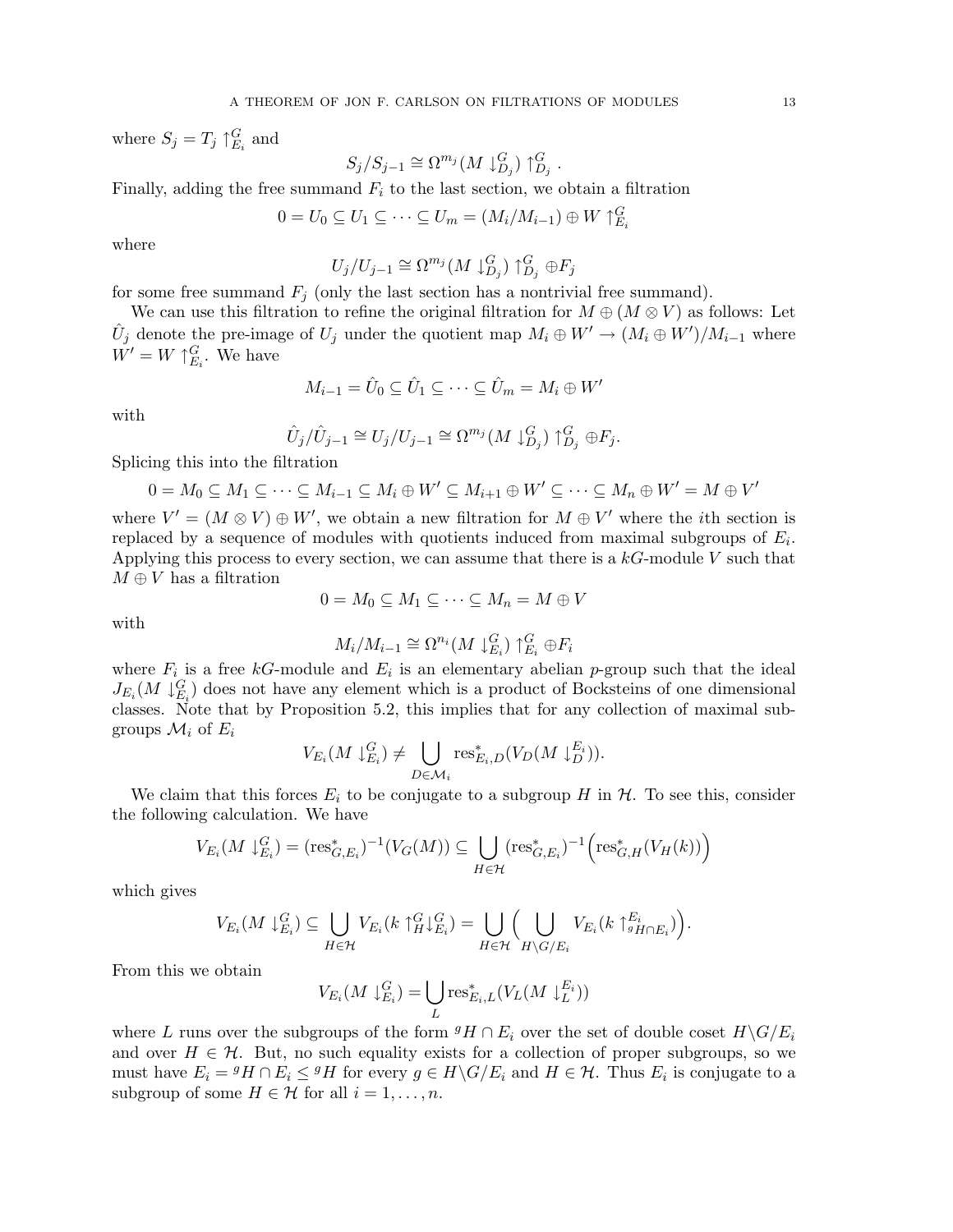To complete the proof, we observe that  $\Omega^{n_i}(M\downarrow_{E_i}^G)\uparrow_{E_i}^G\cong \Omega^{n_i}(M\downarrow_E^G)$  $_{E_i^g}^G) \restriction_E^G$  $E_i^g$  for all  $g \in G$ , so by replacing  $E_i$ 's with their conjugates, we can assume  $E_i$ 's are subgroups of H. Thus  $M \oplus V$  has a filtration with sections induced from subgroups in H.

From the above proof it is clear that the following is also true.

**Corollary 5.3.** Let M be a kG-module, and  $H$  a collection of subgroups in  $G$ . Suppose that there is a kG-module V such that  $M \oplus V$  has a filtration

$$
0 = L_0 \subseteq L_1 \subseteq \cdots \subseteq L_{m-1} \subseteq L_m = M \oplus V
$$

such that for each  $i = 1, 2, \ldots, m$ , the quotient module  $L_i/L_{i-1}$  is induced from subgroups in H. Then there exists a kG-module U such that  $M \oplus U$  has a filtration

$$
0 = M_0 \subseteq M_1 \subseteq \cdots \subseteq M_n = M \oplus U
$$

such that for  $i = 1, \ldots, n$ ,

$$
M_i/M_{i-1} \cong \Omega^{n_i}(M \downarrow_{E_i}^G) \uparrow_{E_i}^G \oplus F_i
$$

where  $F_i$  is a free kG-module, and  $E_i$  is an elementary abelian p-group included in a subgroup  $H$  in  $H$ .

In particular this tells us that if we have a filtration for a  $kG$ -module M where the sections are induced modules, then there is a kG-module U such that  $M \oplus U$  has a filtration whose sections are given in terms of  $M$  up to a free module. This could be useful for proving theorems by induction for modules with complexity strictly smaller than the p-rank of the group.

We conclude the paper with the proof of Corollary 1.5 stated in the introduction.

*Proof of Corollary 1.5.* It is enough to prove the result under the assumption that  $k$  is algebraically closed. By Theorem 1.3, we have a filtration for  $L<sub>c</sub>$  with sections isomorphic to Heller shifts of  $M_i$ 's. Thus

$$
V_G(L_\zeta) \subseteq \bigcup_{i=0}^{n-1} V_G(M_i).
$$

Since the modules  $M_0, \ldots, M_{n-1}$  are direct sums of modules induced from proper subgroups, there is a collection  $\mathcal{M} = \{H_1, \ldots, H_m\}$  of maximal subgroups of G such that

$$
V_G(L_{\zeta}) \subseteq \bigcup_j \text{res}^*_{G,H_j}(V_{H_j}(k)).
$$

As in the proof of Lemma 5.2, we can choose one dimensional classes  $x_1, \ldots, x_m \in H^1(G, \mathbb{F}_2)$ such that the kernel of  $x_j$  is  $H_j$  for each  $j = 1, \ldots, m$ , and replace each  $res_{G,H_j}^*(V_{H_j}(k))$  with  $V_G(x_i)$ . Note that by property (vii), we have  $V_G(\zeta) = V_G(L_\zeta)$ , so we obtain

$$
V_G(\zeta) \subseteq V_G(x_1 x_2 \cdots x_m).
$$

Since  $H^{\bullet}(G,k) = H^*(G,k)$  is a polynomial algebra, we can apply Hilbert's Nullstellensatz, and conclude that there exists an integer  $t > 0$ , such that  $(x_1 x_2 \cdots x_n)^t \in (\zeta)$ . This means  $(x_1x_2\cdots x_n)^t = a \cdot \zeta$  for some  $a \in H^*(G, k)$ . Thus,  $\zeta = \lambda x_1^{t_1} \cdots x_n^{t_n}$  for some scalar  $0 \neq \lambda \in k$ and some integers  $t_i \geq 0$ .

Let  $X_i$  be a two point G-set with isotropy  $H_i$ . Now, consider the G-sphere X defined as the join of G-spheres  $X_i$  where we take  $t_i$  copies of  $X_i$  for each i. The cellular homology of X with coefficients in  $k$  gives an extension

$$
0 \to H_m(X,k) \to C_m(X,k) \to \cdots \to C_1(X,k) \to C_0(X,k) \to H_0(X,k) \to 0
$$